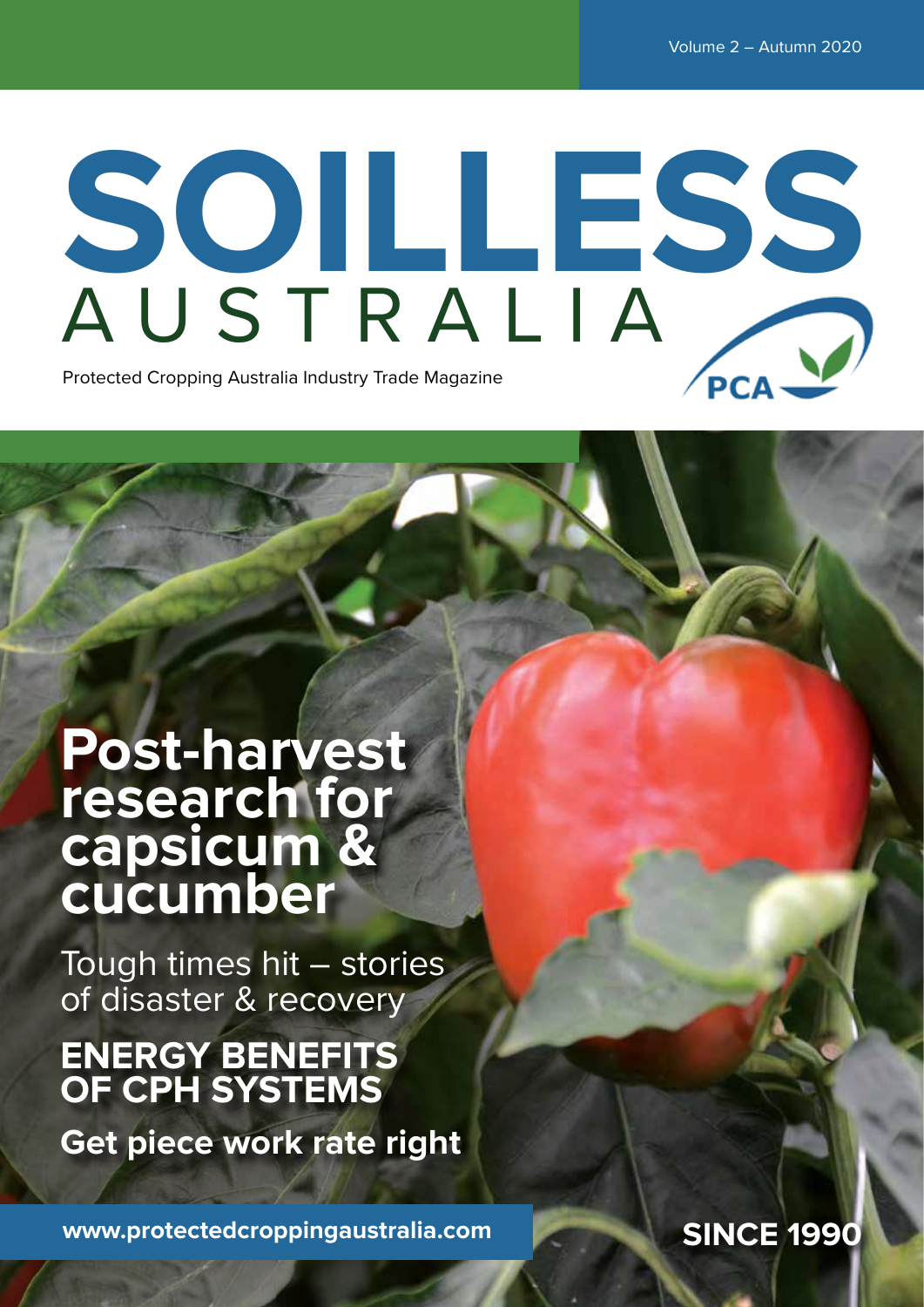### events

# **HFF conference program announced**



*Emily Rigby, PCA board member and cannabis expert will speak at the upcoming HFF conference in Melbourne.*

#### The HFF conference will be held in Melbourne later this year. Here's a preview of what's coming up.

The next Hydroponics Farmers Federation conference will be held in Melbourne with the theme of 'Hydroponics Tomorrow'. The 12th biennial conference will run from July 21-23 at Atura Dandenong with an impressive speaker line-up. The conference celebrates 25 years of HFF.

Attending from overseas are Jan De Smet, a soil scientist, hydroponics expert and owner and Managing Director of Knaap Substrates Mexico, part of the van der Knapp Group of companies, who will discuss coco substrates. Jan sees his most important coco substrate creations so far as the Forteco Profit Growbag (and related products), the Forteco Growpot, the Forteco Propagation Cube, the Forteco Scale and the Forteco Substrate Rack.

Paul Simmons, Crop Co-ordinator from Rijk Zwan in The Netherlands, will outline tomato

#### CONFERENCE INFORMATION AND REGISTRATION

The HFF conference is being held at Atura Hotel Dandenong in outer Melbourne, July 21-23. For a full program, visit hff.org.au. Early bird registrations are available until May 1.

trends in Europe, while Toby Wright, Director, Tom d'Aqui, France, will present tomato trends in France.

There will also be a focus on cannabis at this year's conference as Trevor Steinthal, Althea, US and Emily Rigby, Cannatrek, Queensland, speak on this emerging crop.

#### **Local speakers and tours**

Australian experts taking part include Paul Higgins, Emergent Futures, who will present the keynote address. Scott Matthew, Syngenta Australia in South Australia, will examine the future of crop protection while Levi Nupponen, Agrology, will discuss organics certification. James Pateras, Modular Farms, Queensland is discussing the topic of 'Small Farms, Big Cities', while Michael Russo, Fresh Herb Company, Victoria will discuss the commercial growing of herbs.

The two-day conference will also include an afternoon of farm tours on Wednesday, July 22.

### **Fruit Logistica Berlin drew enthusiastic crowds**

Around 72,000 trade visitors flocked to the three-day Fruit Logistica 2020, which was held in Berlin in early February.

Despite the challenge of the coronavirus outbreak in China with travel bans on visitors and exhibitors from China, the show also attracted 3300 exhibitors – a record number for the event.

"We fully understand the reasons why some people missed this year's brilliant Fruit Logistica, but fortunately we were still able to bring together the largest and most international congregation of fresh produce professionals anywhere in the world," said Madlen Miserius, Senior Product Manager for the event.

"The quality of trade visitors was very high, and we know from our exhibitor feedback that a good amount of new business was done here in the halls. We really look forward to welcoming back those friends who couldn't be with us this time to our next show."

#### **Awards**

This year's Fruit Logistica Innovation Award (FLIA) went to the tomato Yoom™ from Syngenta Seeds. It was voted the gold award by trade show visitors and scored highly on both appearance and taste. Depending on the hours of sunlight, its colour ranges from purple to black. It has a high vitamin, mineral and antioxidant content as well as a sweet-sour and tangy flavour, also known as 'umami'.

With a focus at this year's show on compostable packaging it is not surprising that two compostable products took out the other top awards. The silver FLIA went to Polish company Silbo for its certified fruit and vegetable packaging with water-based dyes and adhesives, which is completely compostable.

The bronze FLIA was also awarded to sustainable packaging: the SoFruMiniPak® Eco View from SoFruPak Witold Gai also from Poland. It seals quickly, is made from renewable resources, ensures good ventilation and optimised cooling, and is 100 per cent biodegradable.



*Fruit Logistic awards: The Fruit Logistica Innovation Award – the Gold Award – was presented to Syngenta Seeds for YOOM. Accepting the award (left to right) are Jérémie Chabanis, Luis Ortega and Rik Lootens.*

### **Coming up**

Asia Fruit Logistica will take place on September 16-18 this year. It will be held for the first time in Singapore, a leading business and trading hub in Asia. Fruit Logistica 2021 will be held in Berlin, February 3-5, 2021.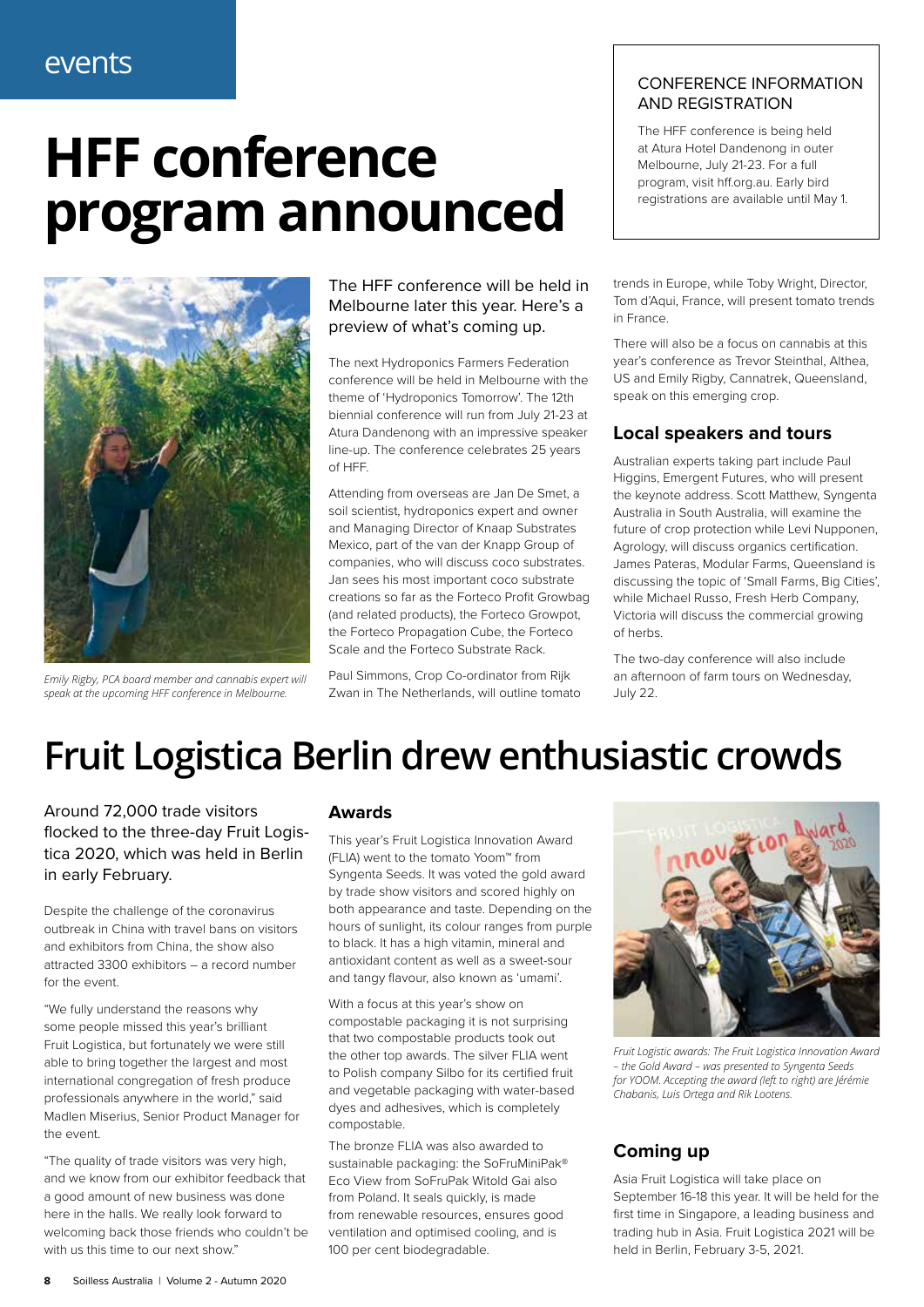### **Keeping you up to date**

### **In search of internal rots**



*Internal rots in capsicum. A new research project is set to find answers to this serious post-harvest issue.*

Internal rot of capsicums and chillies is a major ongoing issue for Australian growers, including greenhouse producers. Dr Jenny Ekman, researcher at Applied Horticultural Research in Sydney, is seeking industry help to solve the problem.

Although the disease initially affects only the inedible seeds and pith, it can spread into the surrounding flesh. Even if it hasn't, consumers are usually unhappy at finding a fur ball inside their vegetables. As internal rots cannot easily be detected from the outside, infected fruit can be sent to market. This can lead to consignments being downgraded or destroyed, as well as affecting consumer confidence and future purchases.



*Internal rot in capsicums is providing researchers with a challenge.*

Warm temperatures and high humidity favour the disease, especially if the environment is not well controlled. Although infection is believed to occur at flowering, the symptoms do not usually develop until the capsicum starts to ripen, spreading most rapidly after harvest.

Several different fungi can cause the internal rot, including species of *Fusarium* and *Alternaria*. However, it is unclear which is/ are the main organism(s) responsible for this disease in Australia.

This new project, funded by Hort Innovation using the vegetable research and development levy and contributions from the Australian Government, is investigating internal rot of capsicums. Our aim is to identify the causal organism(s) and develop management techniques to prevent infection, reduce postharvest development and minimise the risk of sending unacceptable fruit to market.

In order to identify the fungi responsible for internal rot, we are looking for samples of infected capsicums.

Please contact either Jenny Ekman on 0407 384 285 or by email at jenny.ekman@ahr.com.au or Len Tesoriero 0447 623 487 if you have seen this issue in your crop and would like to be involved in the project. If you have samples of infected fruit then that would be even better.

For more post-harvest information and research, please turn to page 22.

### Fall armyworm marches closer



Fall armyworm, a devastating pest, has just arrived a lot closer to Australia's crops with news of pests reaching Torres Strait. Indeed, authorities are concerned that the pest may already have reached northern Australia as, on February 18, a moth was discovered at Bamaga on Cape York. Six moths were captured in traps on Erub and Saibai islands in Torres Strait.

The South American caterpillar has been marching closer to Australia on its journey from South Africa through India and Asia since 2016. The adult moths fly at night and can travel up to 100km in a night. The caterpillar is known to feed on more than 350 plants including cereal crops, fruit and vegetables and is also active at night. Growers in all areas, especially northern Australia, need to be on the lookout. Contact your local department of agriculture if you have any concerns.



#### How to spot a fall armyworm

- Adults are 32-40mm from wingtip to wingtip, with a brown or grey forewing, and a white hindwing.
- Males have more patterns and a white spot on each forewing.
- Light-coloured larvae with dark head, become browner as they grow, developing white lengthwise lines and dark spots with spines.